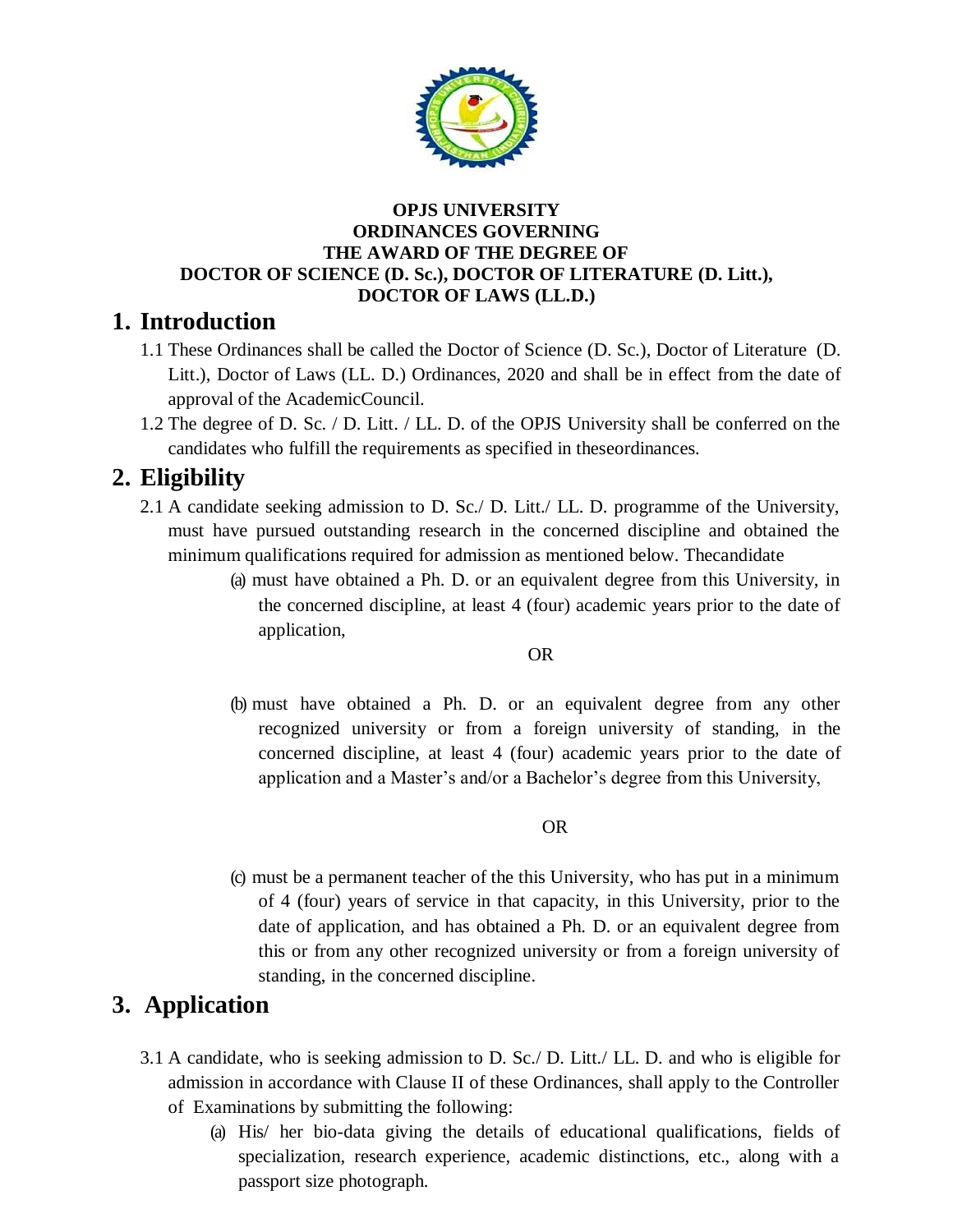

- (b) Title of the thesis.
	- (c) A brief account of his/ her recent research work, in about 1000 words on the subject relevant to the discipline in which he/she has applied for admission to

D. Sc./ D. Litt./ LL. D.programme, showing how far his/ her work is original and is contributory to the advancement of knowledge.

- (d) List of publications.
- (e) Attested copies of certificates in support of qualifications and experience.
- (f) A certificate from two persons each of whom is either a member of the Academic Council of this University or a graduate of D. Sc./ D. Litt./ LL. D.programme of this University to the effect that he/ she is by habits and character a fit and a proper person to be admitted to thedegree.
- 3.2 The last date for submission of the application form shall be 31st July in an academic year.
- 3.3 The Controller of Examinations shall send the application of the candidate to the concerned Faculty/ Institute within a week after the last date of the submission of application.

#### **4. ResearchCommittee**

4.1 Subject to the general superintendence of the Academic Council, a committee, namely, theFacultyResearchCommittee(FRC)shalldealwithallmattersconnectedwiththe

D. Sc./ D. Litt./ LL.D. programme of the University in accordance with these Ordinances. However, the degree shall be formally approved only by a Research Degree Committee, whose constitution is similar to that of Research Degree Committee for the Ph. D. degree, except for some minor changes as mentioned hereunder.

4.2 The constitution of the Research Degree Committee shall be asfollows:

|     | (a) Vice-Chancellor                                                                | Chairman       |  |  |  |
|-----|------------------------------------------------------------------------------------|----------------|--|--|--|
| (b) | Rector                                                                             | Member         |  |  |  |
|     | (c) Director of the Institute (in the case where the faculty is associated with an |                |  |  |  |
|     | institute)                                                                         | Member         |  |  |  |
|     | (d) Dean of the faculty                                                            | Member         |  |  |  |
| (e) | The Heads of the Departments and the Coordinators of the Schools of the            |                |  |  |  |
|     | concerned faculty                                                                  | <b>Members</b> |  |  |  |
| (t) | Two expert members of the FRC out of which one is the Advisor of the               |                |  |  |  |
|     | concerned candidate                                                                | Members        |  |  |  |
|     |                                                                                    |                |  |  |  |

(g) Director Research Secretary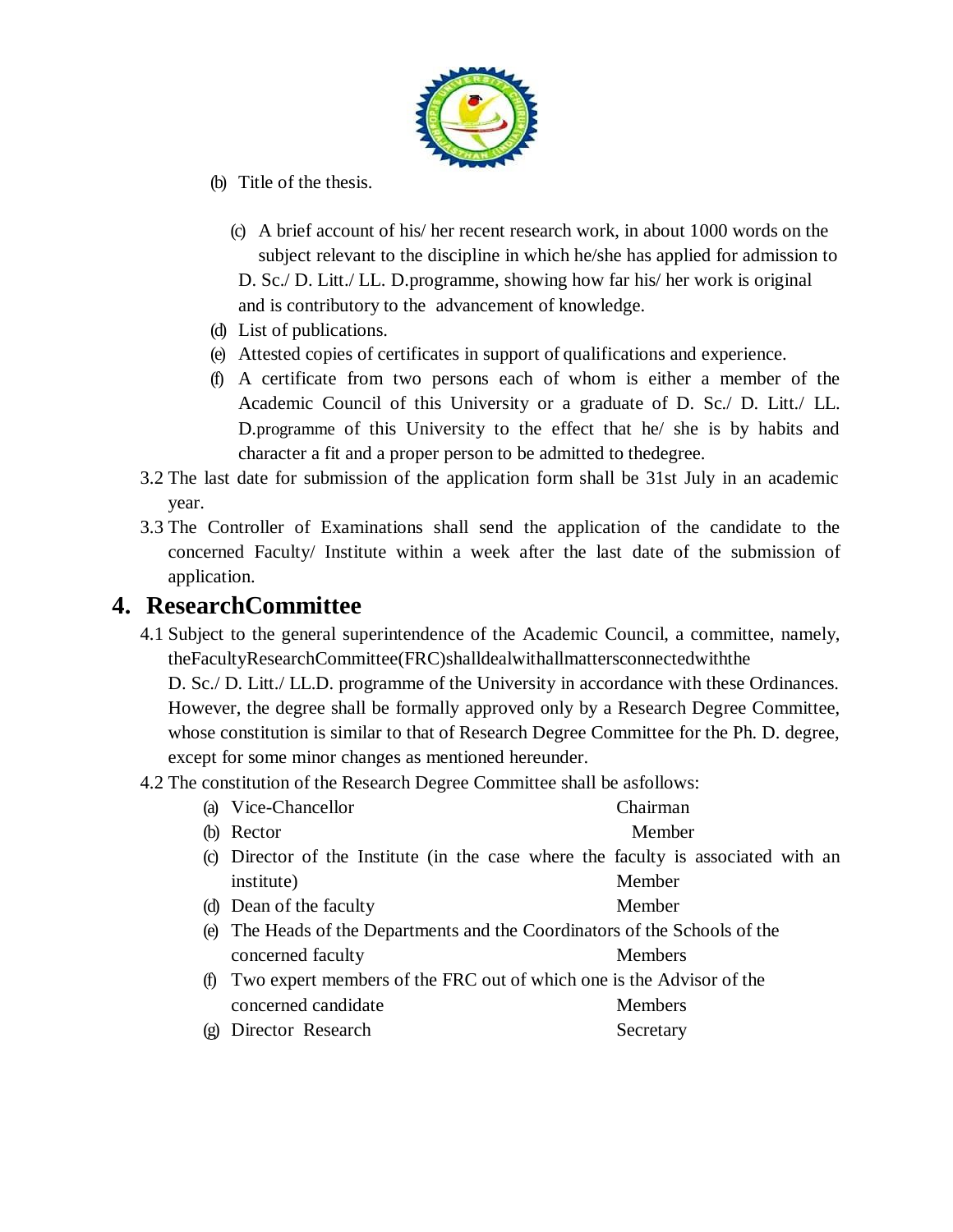

- 4.3 The constitution of the FRCshall be asfollows:
	- i) Director of the Institute (in the case where the faculty is associated with an institute) Chairman
	- ii) Dean of the faculty Member\*
- - iii) Two experts from the concerned faculty, nominated by the concerned Head of the Department/ Coordinator of the School with the approval of the Director/ Dean, out of which one will act as the Advisor of the concerned candidate Members
	- iv) Concerned Head of the Department /Coordinator of the School Secretary

\* Note: In case where the Faculty is not associated with an Institute, the Dean shall be the Chairman of the FRC.

## **5. Admission**

- 5.1 The FRC shall scrutinize the applications of the candidates and shall recommend the eligible candidates for admission, to the Academic section of the University. The FRC shall also send the list of the names of the Advisors of the candidates to the Academic section for communicating to the concernedcandidates.
- 5.2 The Director Research shall issue the letter of admission to each candidate recommended by theFRC.
- 5.3 Within one month after the receipt of the letter of admission, the candidate shall pay the prescribed fee as per *Annexure* **–** *A***,**and shall get registered in the concerned Department by filling a registrationform.
- 5.4 If the candidate is not an alumnus of this University, he/ she shall get enrolled before the submission of the thesis.

## **6. Submission of TheThesis**

- 6.1 A candidate, admitted to D. Sc./ D. Litt./ LL. D programme in accordance with Clause 5 of these Ordinances, shall deliver a pre-submission seminar in the Department before the submission of the thesis, which shall be arranged by the Advisor of the candidate to apprise the teachers and other research workers of the Department/School of his/ herwork.
- 6.2 The candidate, within one year from the date of his/ her admission, shall submit the thesis to the Director Research approved by the concerned FRC, and duly forwarded by its Chairman.
- 6.3 The candidate shall submit the thesis as per the followingguidelines:
	- **(a)** Five copies of the thesis in hardbound form as per the format given in *Annexure –B.*
	- (b) The title page of the thesis shall contain a statement that the thesis has been submitted for the award of the concerned degree for which the candidate has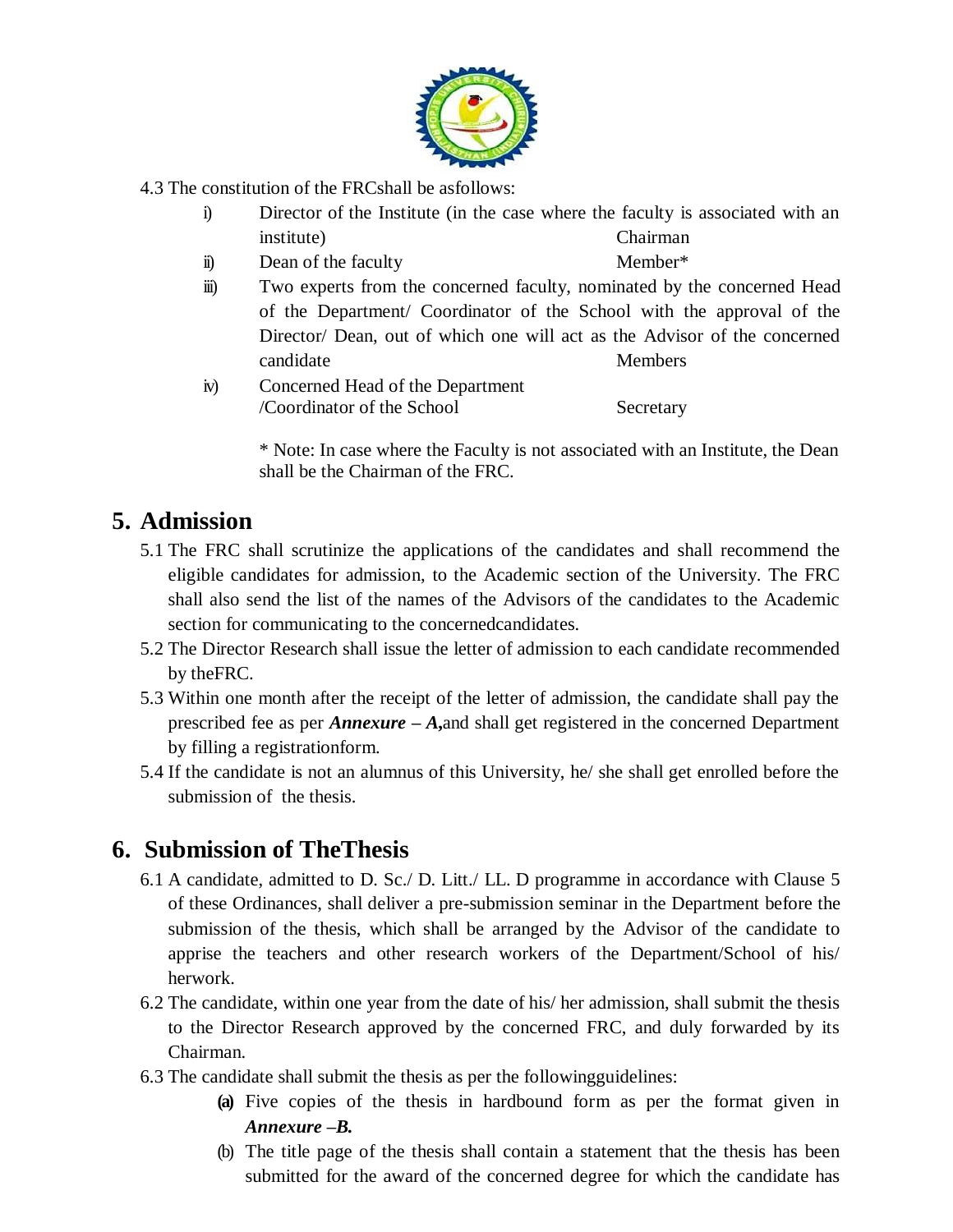

beenadmitted.

- **(c)** A soft copy in CD of the Extended Abstract of the thesis mentioned in *Annexure – B.*
- **(d)** A declaration by the candidate that the thesis has not been submitted for any other degree or diploma, as per the format given in *Annexure –C.*
- (e) A certificate from the Advisor, Head of the Department/Coordinator of the School and the Chairman of the FRC that the thesis has been submitted for the award of the concerned degree of the University, as per the format given in *Annexure –D.*
- (f) The thesis shall be either in English or in Hindi except for the case where the subject of the thesis itself is a language. In such a case, the thesis may, at the option of the candidate, be in that specificlanguage.
- 6.4 The work of the candidate shall comply with the following conditions to merit the award of the degree:
	- It must be a substantial work making a distinct addition to learning in the concerned subject of the discipline.
	- It must be original in the sense of opening up new fields of research, or of making a marked advancement on the results of previous investigations, or of giving a new interpretation of the facts already known.
	- It must be a scholarly work of high quality.
	- It must be the work done during the last five years before the submission of the thesis.
	- It must be the work published in reputed journals in the form of research papers and/ or published in the form of books/ monographs, chapter contribution to books/ monographs, etc., out of which at least two must be authored solely by the candidate.
	- It must not be the work, which has been previously submitted for a degree or a diploma in this or in any other University.

## **7. Examination**

- 7.1 Panel of Examiners: While forwarding the thesis of the candidate to the Academic Section of the University, the FRC shall recommend a panel of examiners of four to six (two/ three from India but outside Rajasthan and two/ three from abroad) experts in the concerned area of the worksubmitted.
- 7.2 Board of Examiners: On receipt of the panel of the examiners, the Academic Section shall forward the same to the Controller of Examinations, who in turn shall submit it to the Vice Chancellor for the appointment of the Board of Examiners from the panel. The Board of Examiners shall consist of two members, out of which one shall be from abroad.
- 7.3 Evaluation ofThesis:

The controller of examinations shall get in touch with each examiner to secure acceptance of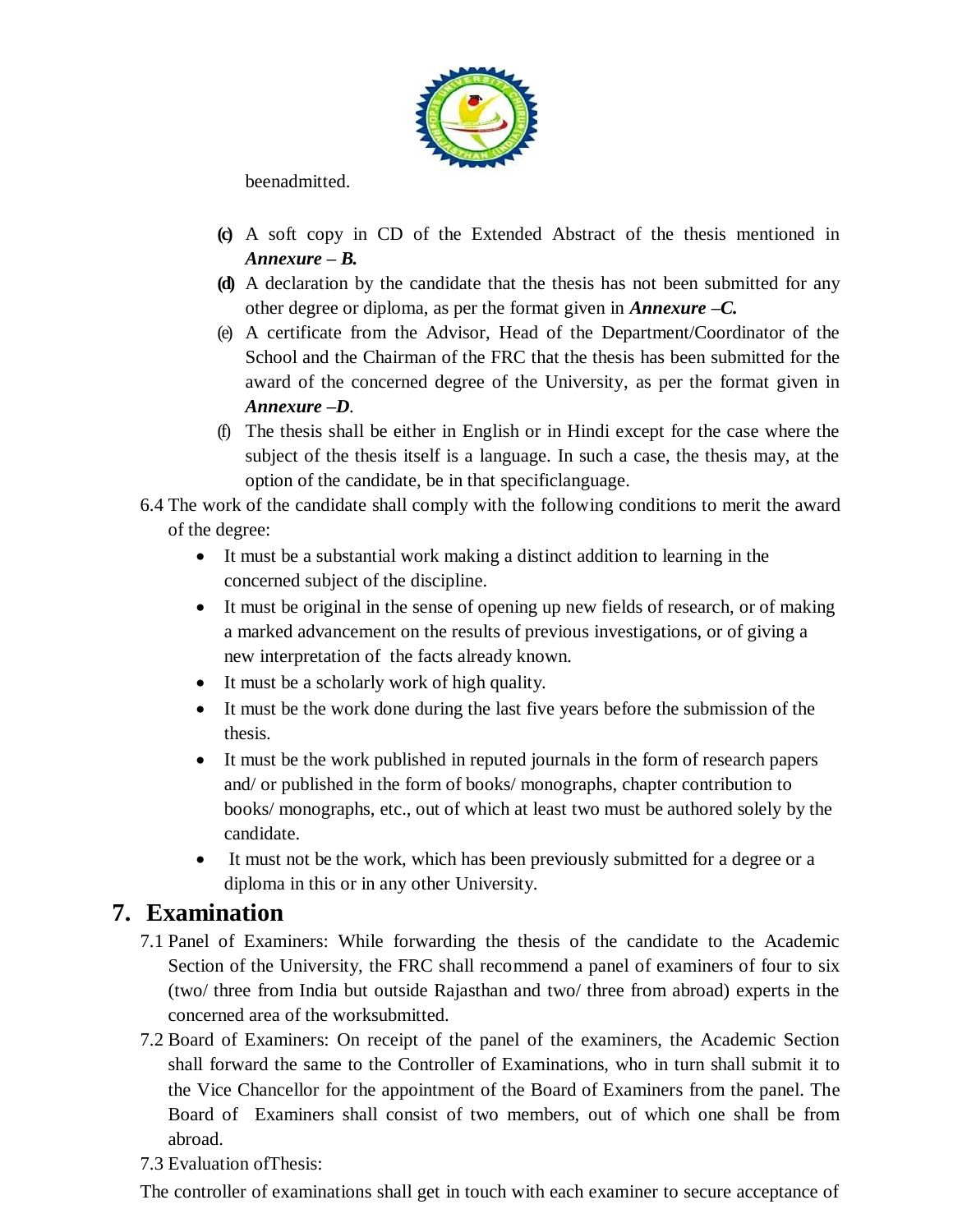

the examinership. For this purpose, if e-mail address of the examiner is available, he/ she shall be contacted through e-mail and the soft copy of the Extended Abstract of the thesis may be sent to him/ her, to get his/ her consent at the earliest. If however, no information is received froman examiner within a reasonable time, his/ her appointment shall be cancelled and a new examiner shall be appointed from the existing panel of examiners in accordance with **Clause 7.3.**

- (a) On receipt of the acceptance from an examiner, the Controller of Examinations shall forward the copy of the thesis to him/ her, along with a copy of the regulations relating to the award of the D. Sc./ D. Litt./ LL. D. degree of this University and take necessary action to get the report of the examinerexpeditiously.
- (b) The examiners shall be requested to submit their individual reports within two months of the receipt of thethesis.
- (c) In case, an examiner does not send his/her report within the above period, a reminder shall be sent to his/her. This shall be followed by a subsequest reminder after a fortnight.
- **(d)** In the event of the report not being received from the examiner within 12 weeks, his/her examinership shall be cancelled and a new examiner shall be appointed, from the existing panel of examiners, as per **Clause 7.2.**
- **(e)** The examiners shall examine the thesis specifically with a view to judge whether the work is in accordance with **Clause 6.4.**
- (f) The examiners shall give explicit reports with any one of the following recommendations
	- a. the thesis be accepted for the award of D. Sc./ D. Litt./ LL. D.degree
	- b. the thesis berejected
	- c. the thesis be submitted in a revised form after adding some more workto the already submittedwork.
- (g) The examiner shall give specific and unambiguous reasons for his/ her recommendations. If the thesis is recommended for revision, the examiner may suggest points for improvement of the presentedwork.
- (h) If the thesis is recommended for revision, the candidate shall be required to submit the revised thesis not earlier than six months and not later than two years, from the date of communication of the report to him/ her by the University. The candidate shall be required to remit only the Examination fee for submitting the revisedthesis.
- (i) If the thesis has been recommended for revision, a fresh appointment of examiners in accordance with **Clause 7.2** shall be made from the existing panel of examiners. If the need be, a fresh panel of examiners may be recommended by the FRC. The other procedures as per the **Clauses 7.3(a) to (f)** shall be followed for the evaluation of the thesis. However, the Controller of Examinations, along with the revised thesis, shall send the copy (copies) of the recommendation(s) of the examiner(s) who recommended the revision of thethesis.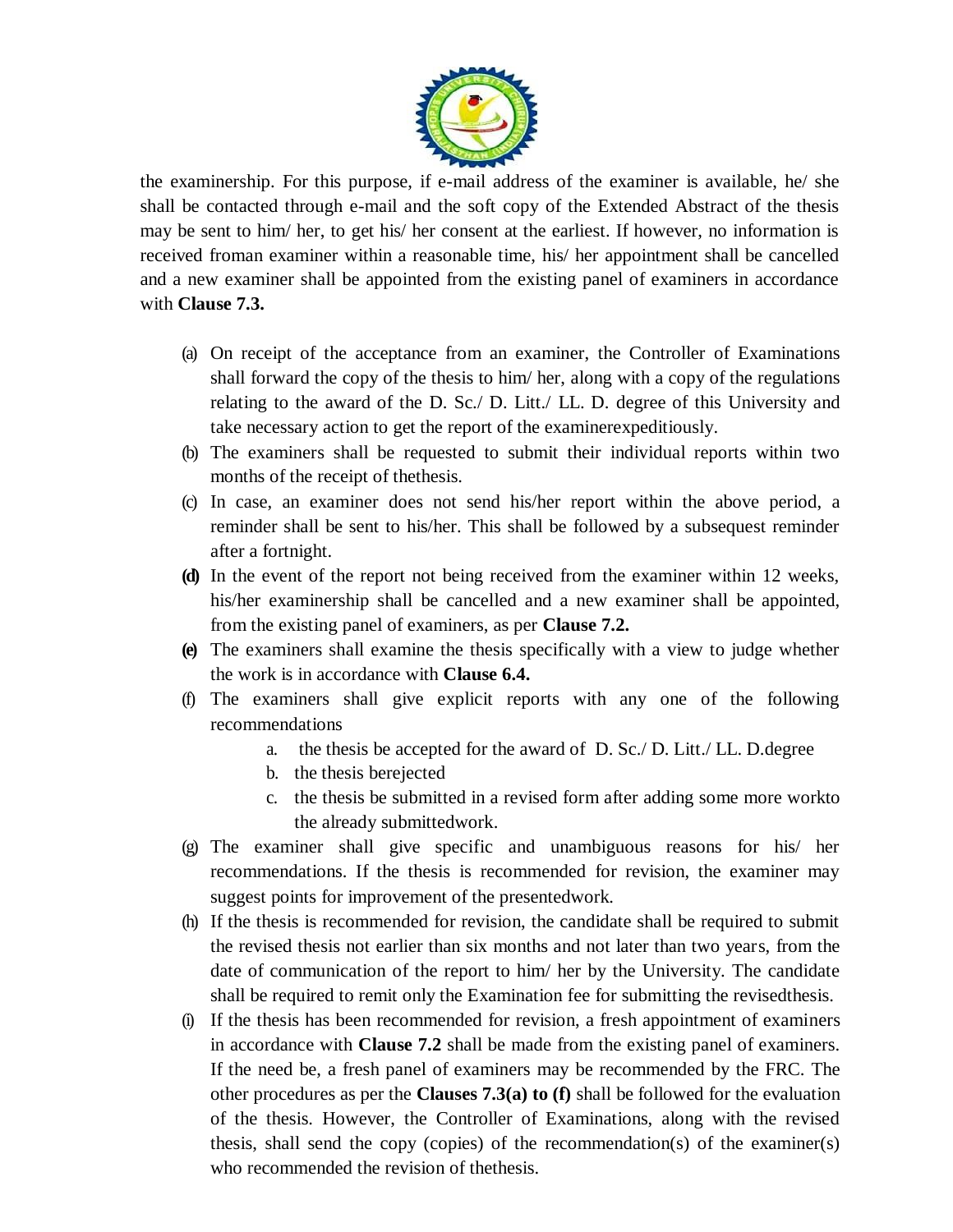

(j) The examiners who evaluate the revised thesis shall recommend only either the acceptance or the rejection of the thesis and shall not recommend any further revision of the thesis.

#### **7.4 Award of theDegree**

- (a) The reports of all the examiners shall be placed before the concerned FRC. If all the reports are unanimous, recommending the thesis to be accepted for the award of the degree, and if the FRC considers the case to be fit and proper, it shall recommend it to the Research Degree Committee for the award of thedegree.
- (b) Even if one examiner recommends the rejection of the thesis, the thesis shall be rejected.
- (c) If the thesis is rejected, the candidate shall not be allowed to apply again for admission within a period of 4 (four)years.
- (d) After the Research Degree Committee approves the thesis for the award of the degree, the candidate concerned may be given the examiners' reports for which he/ she shall apply separately.
- (e) The year of award of the degree shall be the year of submission of the thesis provided the thesis is accepted without revision. In case of revision, the year of award of the degree shall be the year of submission of the revised thesis.
- (f) The degree certificate shall mention the title of the thesis and the name of the concerned Department/ School in which the candidate wasadmitted.
- (g) The Extended Abstract of the approved thesis for the award of the degree shall be published in the "Abstracts of Accepted Theses for the Doctor of Science, Doctor of Letters, Doctor of Laws Degree" of the OPJS University.
- (h) The Academic Section shall send one copy of the thesis duly approved for the award of the degree, for preserving in the library of the University and the other in the departmental/ facultylibrary.

#### **8. Conclusion**

- 8.1 Notwithstanding anything contained in these Ordinances, all matters related to the candidates shall be governed by the rules and procedures framed by the Academic Council that are in force at that point oftime.
- 8.2 From the date when these Ordinances come into operation, all previous Ordinances on the subject shall cease to have effect. Provided that this revocation shall not affect the previous Ordinances so revoked or anything done or suffered under any previous Ordinances so revoked or affect any right, privilege, obligation or liability acquired, arrived or incurred under any Ordinances sorevoked.
- 8.3 Any doubt or dispute about the interpretation of these Ordinances shall be referred to the Vice-Chancellor, whose decision, in his capacity as the Chairman, Academic Council,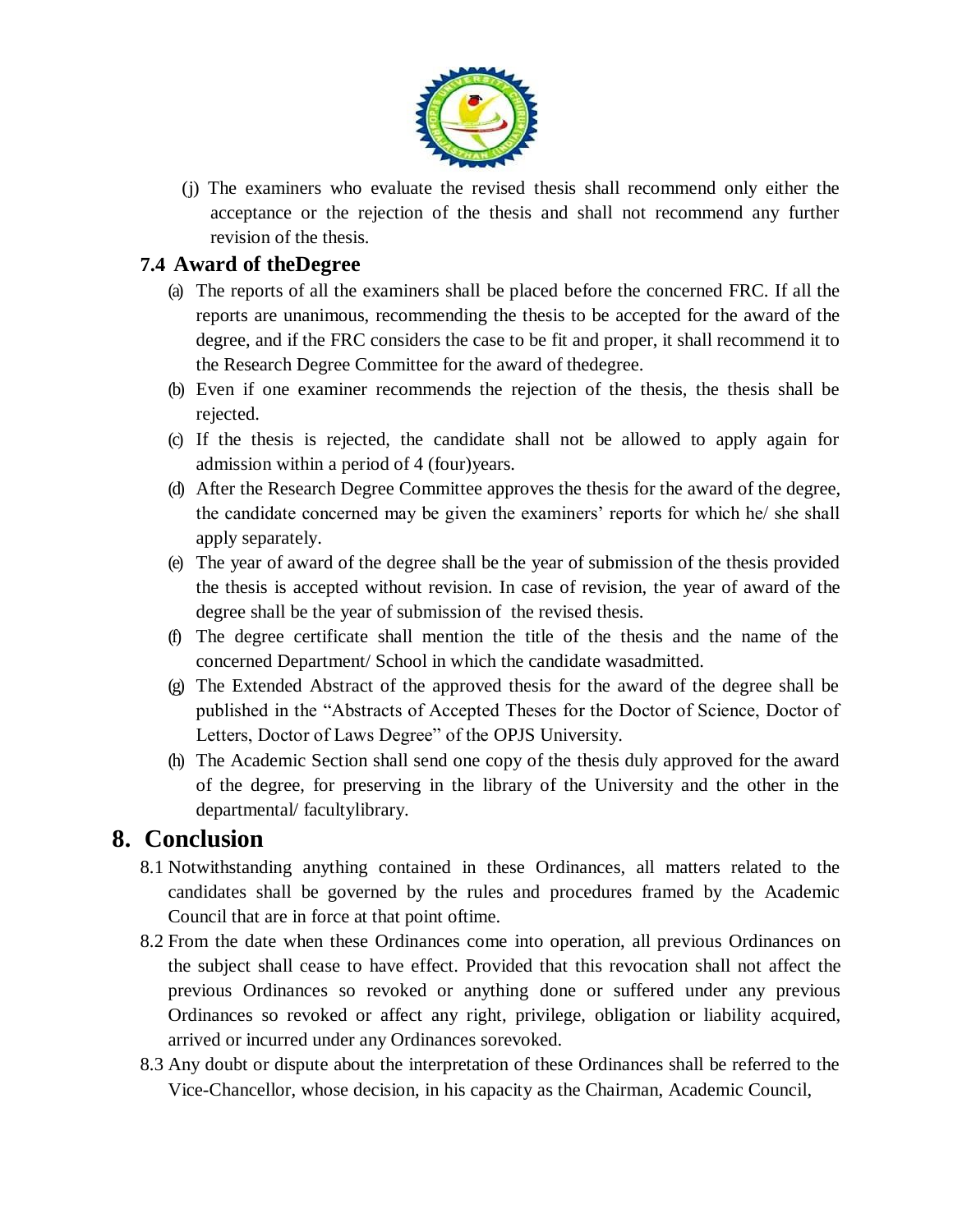

shall be final.

The Vice-Chancellor may modify, amend and/ or delete any of the clauses given in these Ordinances or add any clause(s) to these Ordinances, to facilitate the pursuit of excellence in research, provided that any such modification, amendment, deletion, and addition shall be reported to the Academic Council at its next meeting for approval.

# *Annexure – A(See Clause 5.3)*

Fees Structure for D. Sc./ D. Litt. / LL. D. Programme

| S. No. | Particulars                                       | Amount  |
|--------|---------------------------------------------------|---------|
| 1.     | <b>Enrolment Fee</b>                              | 50000/- |
| 2.     | <b>Viva Fee for Registration</b>                  | 50000/- |
| 3.     | <b>Thesis Submission and</b><br><b>Evaluation</b> | 50000/- |
| 4.     | <b>Final Viva</b>                                 | 50000   |
| 5.     | <b>Total</b>                                      | 200000  |

Note: Additional fees for foreign nationals and NRIs shall be US \$. \* Only for Employees who are not the alumni of this University.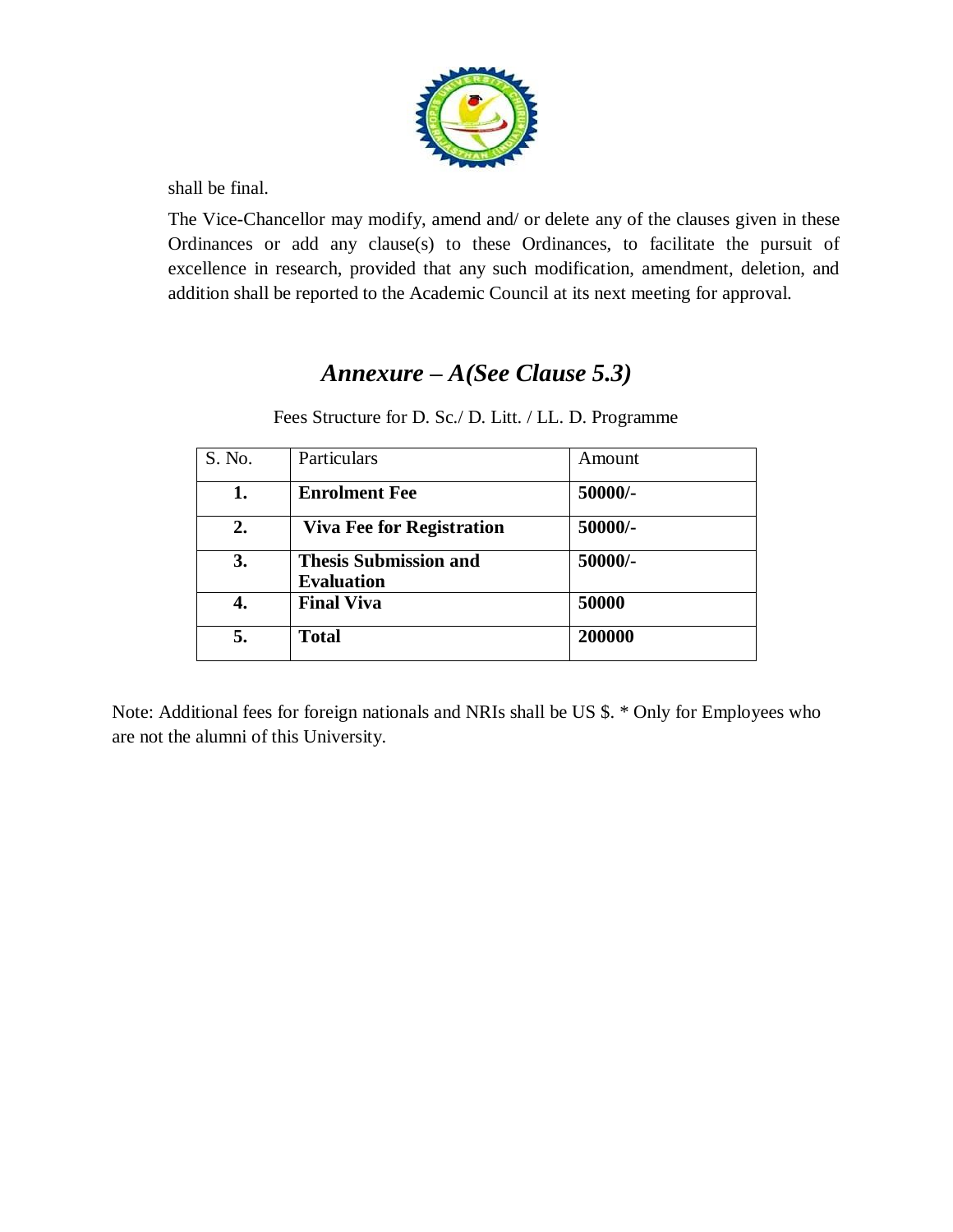

# *Annexure – B* **[***See Clause 6.3(a),(c)]*

#### **FORMAT OF THE THESIS**

The following format may be normally adopted for the D. Sc./ D. Litt./ LL. D. thesis:

- 1. Coverpage.
- 2. Inner coverpage.
- 3. Declaration by the candidate as per the format given in **Annexure**  $C$ , to the effect that the work has not been submitted for any other degree ordiploma.
- 4. Certificate from the Advisor, Head of the Department/ Coordinator of the School and Chairman of the FRC as per the format given in *Annexure – D.*
- 5. Contents.
- 6. An Extended Abstract of about 2000 words, describing the research work carried out during the last 5 (five) years (before the date of submission), on the subject relevant to the discipline in which the candidate has applied for the degree, explaining how far the work is original, exemplary and is contributive to the advancement of knowledge. It shall also summarize the relevance of the publications to the specific subject of the thesis beingsubmitted.
- 7. Reprints of the published work by the candidate, in the relevant subject, in the form of research papers, abstracts of books/ monographs, chapter contribution to books/ monographs/ citations of candidate's work by others.
- 8. List of publications.
- 9. A personal profile of the candidate with photograph, not exceeding one page.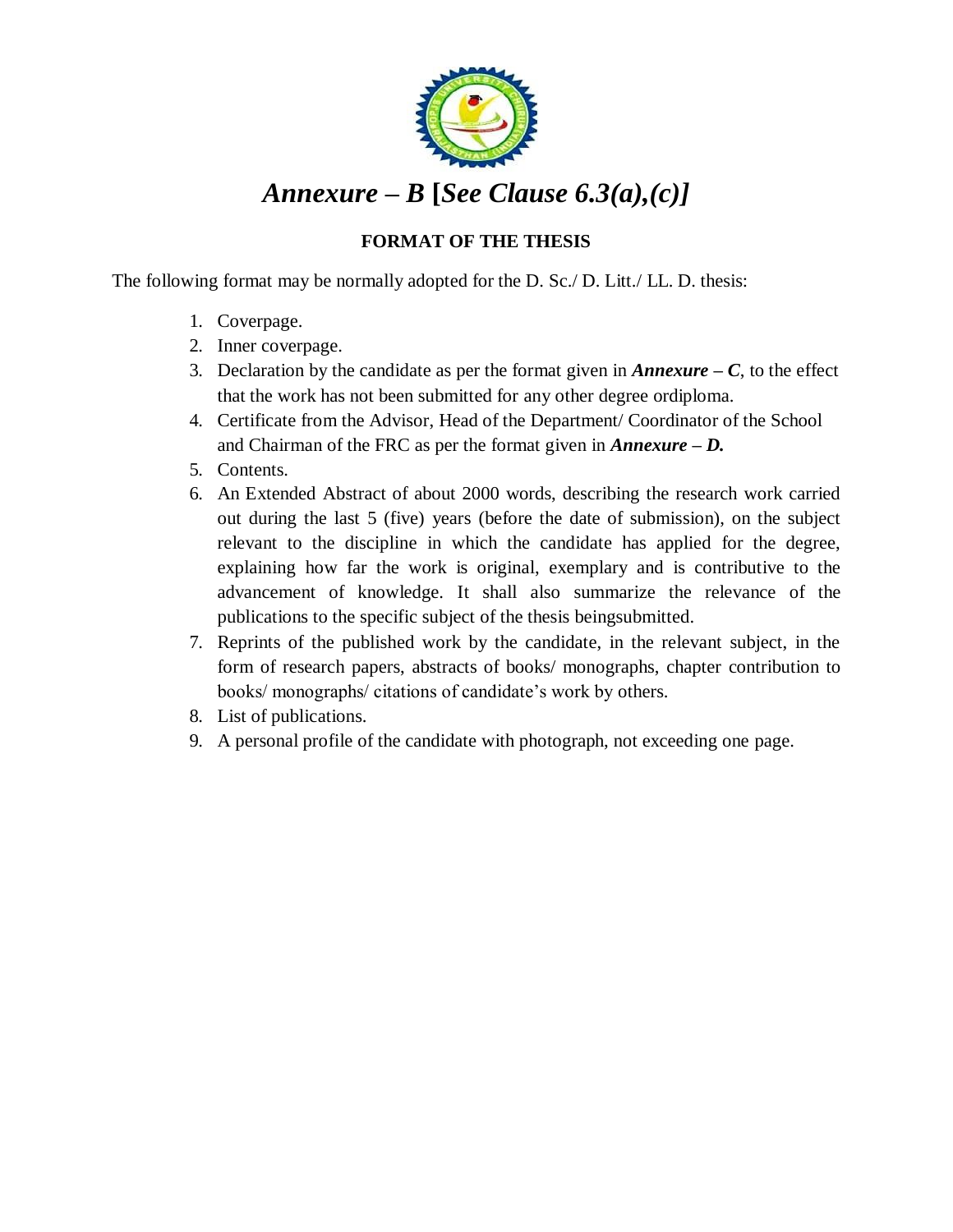

#### **CANDIDATE'S DECLARATION**

| 66                                                                                        |  |  |  |  |  |  |
|-------------------------------------------------------------------------------------------|--|--|--|--|--|--|
|                                                                                           |  |  |  |  |  |  |
| submitted earlier for the award of any degree or diploma of this or any other University. |  |  |  |  |  |  |

Date:……………….. (Signature of the candidate)

Place:………………..